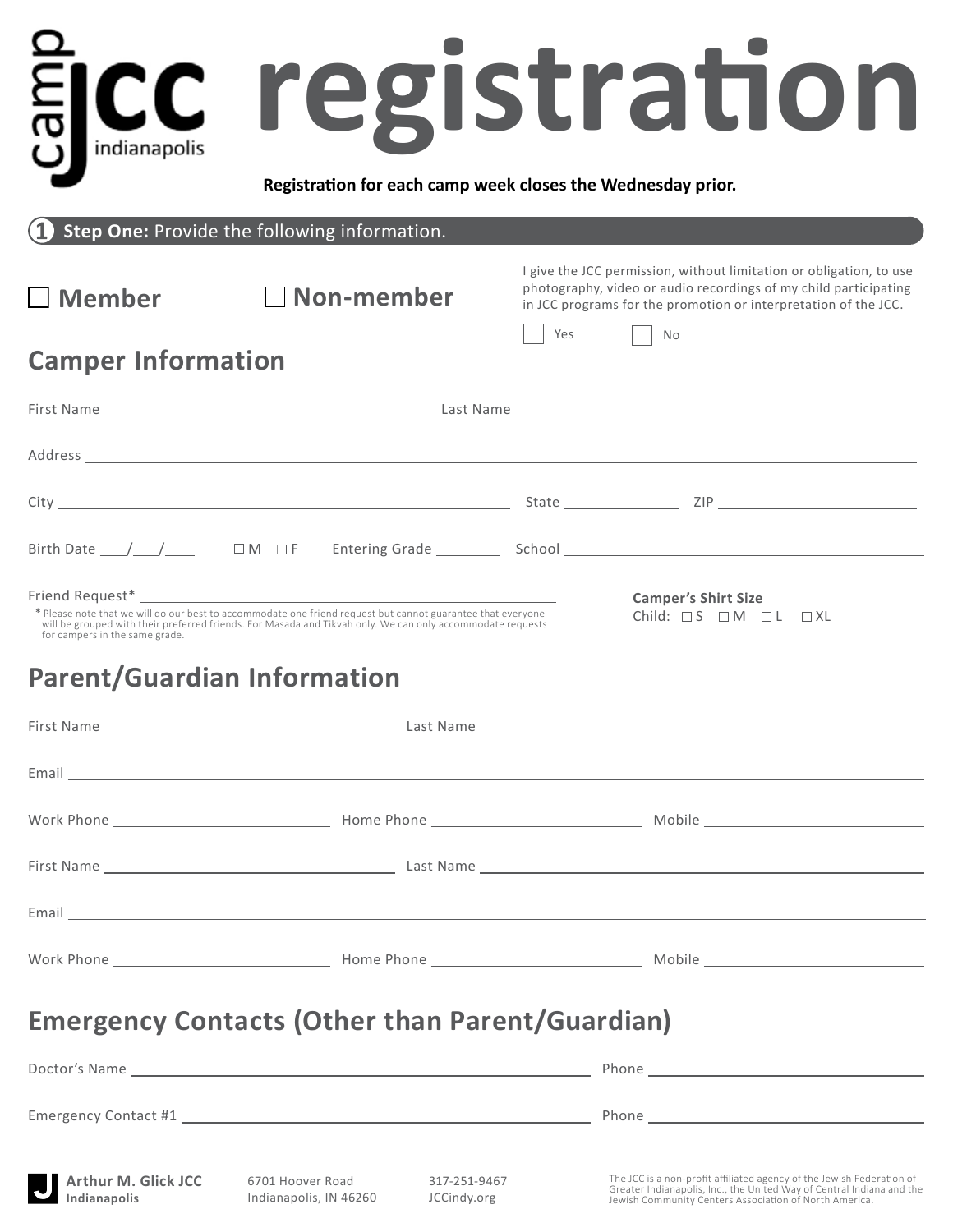# **2022 Camp Registration**

**2 Step Two:** Mark your camp selections clearly.

## **Pre-camp for Grades K–7 | 8 am–6 pm**

Childcare throughout the week before camp officially starts.

|                   | Tue            | Wed            | Thu            | Fri            |
|-------------------|----------------|----------------|----------------|----------------|
|                   | <b>May 31</b>  | June 1         | June 2         | June 3         |
| <b>School Age</b> | $\Box$ \$65 M  | $\Box$ \$65 M  | $\Box$ \$65 M  | $\Box$ \$65 M  |
| Gr $K-7$          | $\square$ \$85 | $\square$ \$85 | $\square$ \$85 | $\square$ \$85 |

## **Post-camp for Grades K–7 | 8 am–6 pm**

Childcare throughout the two weeks after camp ends.

| <b>Week One</b>   | Mon            | Tue           | Wed              | Thu              | Fri            |
|-------------------|----------------|---------------|------------------|------------------|----------------|
|                   | Aug 1          | Aug 2         | Aug 3            | Aug 4            | Aug 5          |
| <b>School Age</b> | □ \$65 M       | $\Box$ \$65 M | $\Box$ \$65 M    | $\Box$ \$65 M    | $\Box$ \$65 M  |
| $Gr K-7$          | $\square$ \$85 | $\Box$ \$85   | $\square$ \$85   | $\square$ \$85   | $\square$ \$85 |
| <b>Week Two</b>   | Aug 8          | Aug 9         | <b>Aug 10</b>    | <b>Aug 11</b>    | <b>Aug 12</b>  |
| <b>School Age</b> | □ \$65 M       | $\Box$ \$65 M | $\square$ \$65 M | $\square$ \$65 M | $\Box$ \$65 M  |
|                   | □ \$85         | $\Box$ \$85   | $\square$ \$85   | $\square$ \$85   | $\square$ \$85 |



## **Questions? Contact information! Day Camps: Myranda Tetzlaff** 317-715-9246 | mtetzlaff@JCCindy.org **Hamilton Hensel** 317-715-9254 | hhensel@JCCindy.org **Sports (Tennis and Equestrian) Camps: Kim Shippy**

317-715-9244 | kshippy@JCCindy.org



*No camp Mon, July 4*

## **Day Camps for Grades K–7 | 8 am–5 pm**

Full of activities designed for fun that allow every camper to participate and develop on his/her own.

|                           | Week 1<br>June 6-10                                         | Week 2<br>June 13-17                 | Week 3<br>June 20-24                                        | Week 4<br>June 27-July 1                           | $\frac{1}{2}$<br>Week 5<br>July $5-8$                       | Week 6<br>July 11-15              | Week 7<br>July 18-22                                        | Week 8<br>July 25-29                             |
|---------------------------|-------------------------------------------------------------|--------------------------------------|-------------------------------------------------------------|----------------------------------------------------|-------------------------------------------------------------|-----------------------------------|-------------------------------------------------------------|--------------------------------------------------|
| <b>Masada</b><br>K        | $\square$ \$275 M<br>$\square$ \$360                        | $\square$ \$275 M<br>$\square$ \$360 | $\square$ \$275 M<br>$\square$ \$360                        | (Lip Sync)<br>$\square$ \$275 M<br>$\square$ \$360 | $\square$ \$275 M<br>$\square$ \$360                        | $\Box$ \$275 M<br>$\square$ \$360 | $\square$ \$275 M<br>$\square$ \$360                        | (Yom Sport)<br>$\Box$ \$275 M<br>$\square$ \$360 |
| <b>Masada</b><br>Gr 1     | $\square$ \$275 M<br>$\square$ \$360                        | $\square$ \$275 M<br>$\square$ \$360 | $\square$ \$275 M<br>$\square$ \$360                        | (Lip Sync)<br>$\square$ \$275 M<br>$\square$ \$360 | $\square$ \$275 M<br>$\square$ \$360                        | $\Box$ \$275 M<br>$\square$ \$360 | $\square$ \$275 M<br>$\square$ \$360                        | (Yom Sport)<br>$\Box$ \$275 M<br>$\square$ \$360 |
| <b>Tikvah</b><br>Gr $2-3$ | $\square$ \$275 M<br>$\square$ \$360                        | $\square$ \$275 M<br>$\square$ \$360 | $\square$ \$275 M<br>$\square$ \$360                        | (Lip Sync)<br>$\square$ \$275 M<br>$\square$ \$360 | $\square$ \$275 M<br>$\square$ \$360                        | $\Box$ \$275 M<br>$\square$ \$360 | $\square$ \$275 M<br>$\square$ \$360                        | (Yom Sport)<br>$\Box$ \$275 M<br>$\square$ \$360 |
| <b>Tikvah</b><br>Gr $4-5$ | (Trip)<br>$\square$ \$300 M<br>$\square$ \$390<br>Cap limit | $\square$ \$275 M<br>$\square$ \$360 | (Trip)<br>$\square$ \$300 M<br>$\square$ \$390<br>Cap limit | (Lip Sync)<br>$\square$ \$275 M<br>$\square$ \$360 | (Trip)<br>$\square$ \$300 M<br>$\square$ \$390<br>Cap limit | $\Box$ \$275 M<br>$\square$ \$360 | (Trip)<br>$\square$ \$300 M<br>$\square$ \$390<br>Cap limit | (Yom Sport)<br>$\Box$ \$275 M<br>$\square$ \$360 |
| Gesher<br>Gr $6-7$        | (Trip)<br>$\square$ \$300 M<br>$\square$ \$390<br>Cap limit | $\square$ \$275 M<br>$\square$ \$360 | (Trip)<br>$\square$ \$300 M<br>$\Box$ \$390<br>Cap limit    | (Lip Sync)<br>$\square$ \$275 M<br>$\square$ \$360 | (Trip)<br>$\square$ \$300 M<br>$\square$ \$390<br>Cap limit | $\Box$ \$275 M<br>$\square$ \$360 | (Trip)<br>$\square$ \$300 M<br>$\square$ \$390<br>Cap limit | (Yom Sport)<br>$\Box$ \$275 M<br>$\square$ \$360 |

#### **Sports Camps for Grades 1–8 | 8 am–5 pm** *No tennis camp Mon, July 4*

Campers receive personal attention from experienced instructors, who focus on skill/development, teamwork, creativity and fun!

|                        | Week 1                               | Week 2         | Week 3          | Week 4          | Week 5            | Week 6                            | Week 7            | Week 8                            | Week 9          |
|------------------------|--------------------------------------|----------------|-----------------|-----------------|-------------------|-----------------------------------|-------------------|-----------------------------------|-----------------|
|                        | June 6-10                            | June 13-17     | June 20-24      | June 27-July 1  | July $5-8$        | July 11-15                        | July 18-22        | July 25-29                        | August 1-5      |
| Equestrian<br>Gr $3-8$ | $\square$ \$418 M<br>$\square$ \$528 |                |                 |                 |                   | $\Box$ \$418 M<br>$\square$ \$528 |                   | $\Box$ \$418 M<br>$\square$ \$528 |                 |
| <b>Tennis</b>          | $\square$ \$324 M                    | $\Box$ \$324 M | $\Box$ \$324 M  | $\Box$ \$324 M  | $\square$ \$324 M | $\square$ \$324 M                 | $\square$ \$324 M | $\Box$ \$324 M                    | $\Box$ \$324 M  |
| Gr $1-8$               | $\Box$ \$406                         | □ \$406        | $\square$ \$406 | $\square$ \$406 | $\square$ \$406   | □ \$406                           | $\square$ \$406   | $\square$ \$406                   | $\square$ \$406 |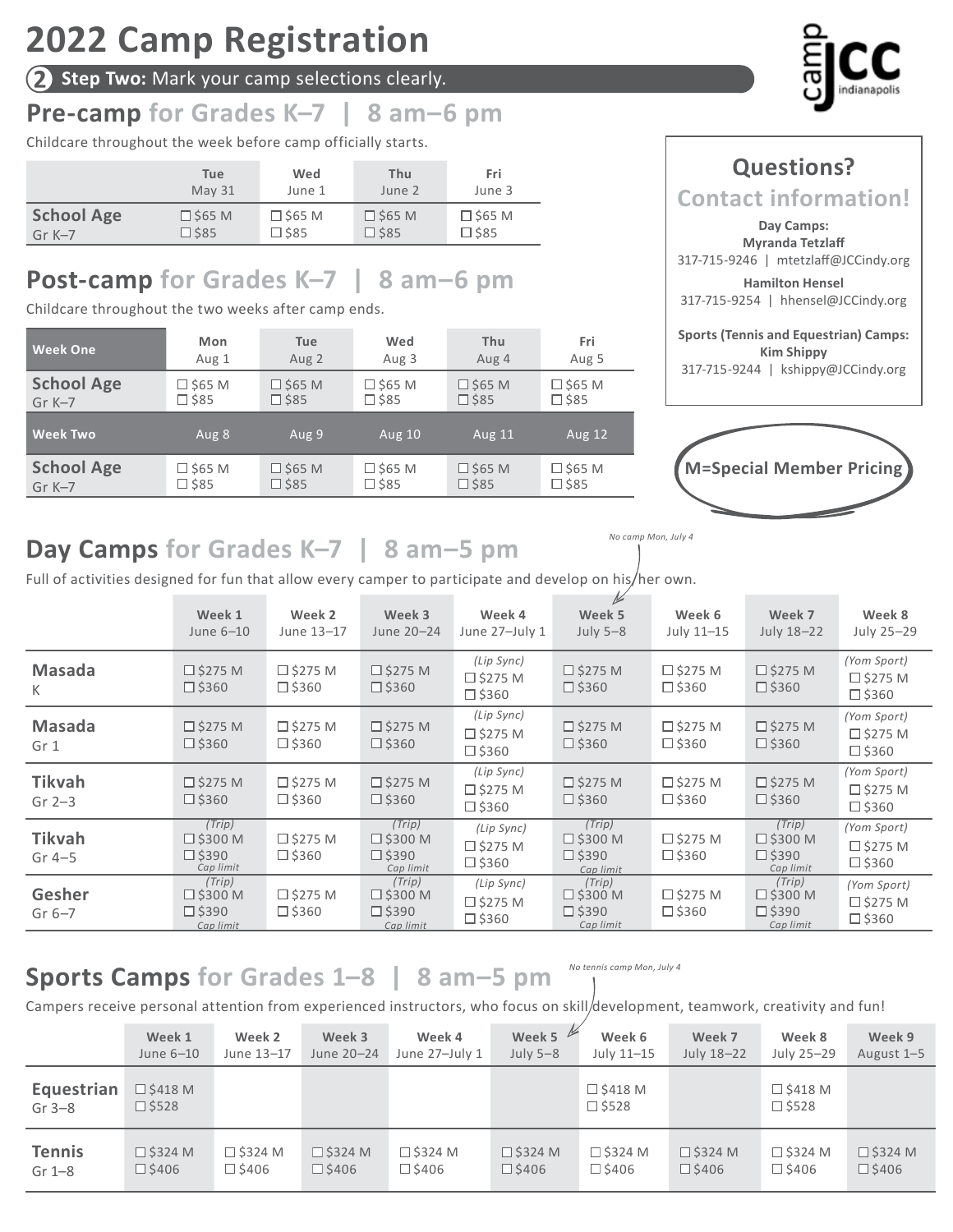# **2022 Camp JCC Registration**

**Step Three:** Complete the following payment information.

## Payment Information Registration for each camp week closes the Wednesday prior.

Cash Check/Money Order (made payable to "JCC") Visa Mastercard American Express Discover

Card # Exp. Date / Signature

 $\Box$  I wish to give the gift of financial assistance, so that all children who wish to participate in our programs are able to do so. You can count on me. Included is my gift of:  $\Box$  \$5  $\Box$  \$10  $\Box$  \$25  $\Box$  Other

#### **Payment options are to pay in full or pay only a deposit. Camper Health Form also due upon registration.**

| □ Pay in Full Today |  |  |  |  |  |
|---------------------|--|--|--|--|--|
|---------------------|--|--|--|--|--|

| $\Box$ Pay Deposit Only Today (full payment is due seven days prior to beginning of registered week) | Total \$ |
|------------------------------------------------------------------------------------------------------|----------|
|------------------------------------------------------------------------------------------------------|----------|

Changes made after Fri, May 6 will result in the forfeiture of any discount given at the time of registration for the week being changed, and new weeks added will be charged at the current pricing.

A \$25 change fee will be charged after May 6, 2022. **THERE WILL BE NO REFUNDS AFTER June 6, 2022.**

The JCC must be notified of any cancellations by the Friday before a registered week to apply full credit to your account. No account credits after August 12, 2022.

| One-Day 7% Discount (Mar 6) | <b>Deposits</b>           | <b>Late Registration</b>                | <b>Late Pickup</b> |
|-----------------------------|---------------------------|-----------------------------------------|--------------------|
| Day Camp $(K-7)$   \$256/wk | Day/Sports Camp   \$25/wk | Add \$10 per week starting June 6.      | \$5 per minute     |
| Pre/Post Camp   \$60/day    | Pre/Post Camp   \$5/day   | Applies to all camps, including sports. | after 5 pm         |

\* Discounted rates are only available to JCC members. No discounts for sports camps or trip weeks.

## *This form will not be accepted without Parent/Guardian Consent.*

### **Parent/Guardian Consent**

 My child has permission to participate in JCC Childcare/Day Camp activities. Basic first aid by JCC staff and emergency treatments deemed necessary by any legally qualified physician or hospital are authorized. I agree to assume all financial obligations connected with any emergency medical treatment given to my child.

 I recognize and acknowledge that there are certain risks of physical injury and agree to assume full risk of injuries, damages or loss which my child may sustain as a result of participating in any and all activities connected with or associated with such program. The JCC shall not be held liable if injuries were to occur during the program hours.

 I understand that I must complete the camp health form upon registering my child for camp, that all health history will be correct to the best of my knowledge and the child herein described has permission to engage in all prescribed activities except as noted.

I give my permission for my child to participate in all field trips and activities at the JCC during program hours with the understanding that advance notice and details will be provided.

 I understand that the JCC requests advanced written or verbal notice whenever possible to the Camp Director if my child will leave programming early with the exact time and the adult coming to the JCC for pick-up.

 I acknowledge that I have received, read, and understand the policies, including the discipline policies, and procedures outlined in the Parent Handbook. I am in agreement with the conditions outlined and will abide by the same. I understand that policies may have changed from previous years.

I agree to complete payment for each camp seven days prior to that given camp week.

The JCC will not be held liable for any lost, damaged or stolen items brought to camp by my child.

Parent/Guardian Signature Date



 $Total S$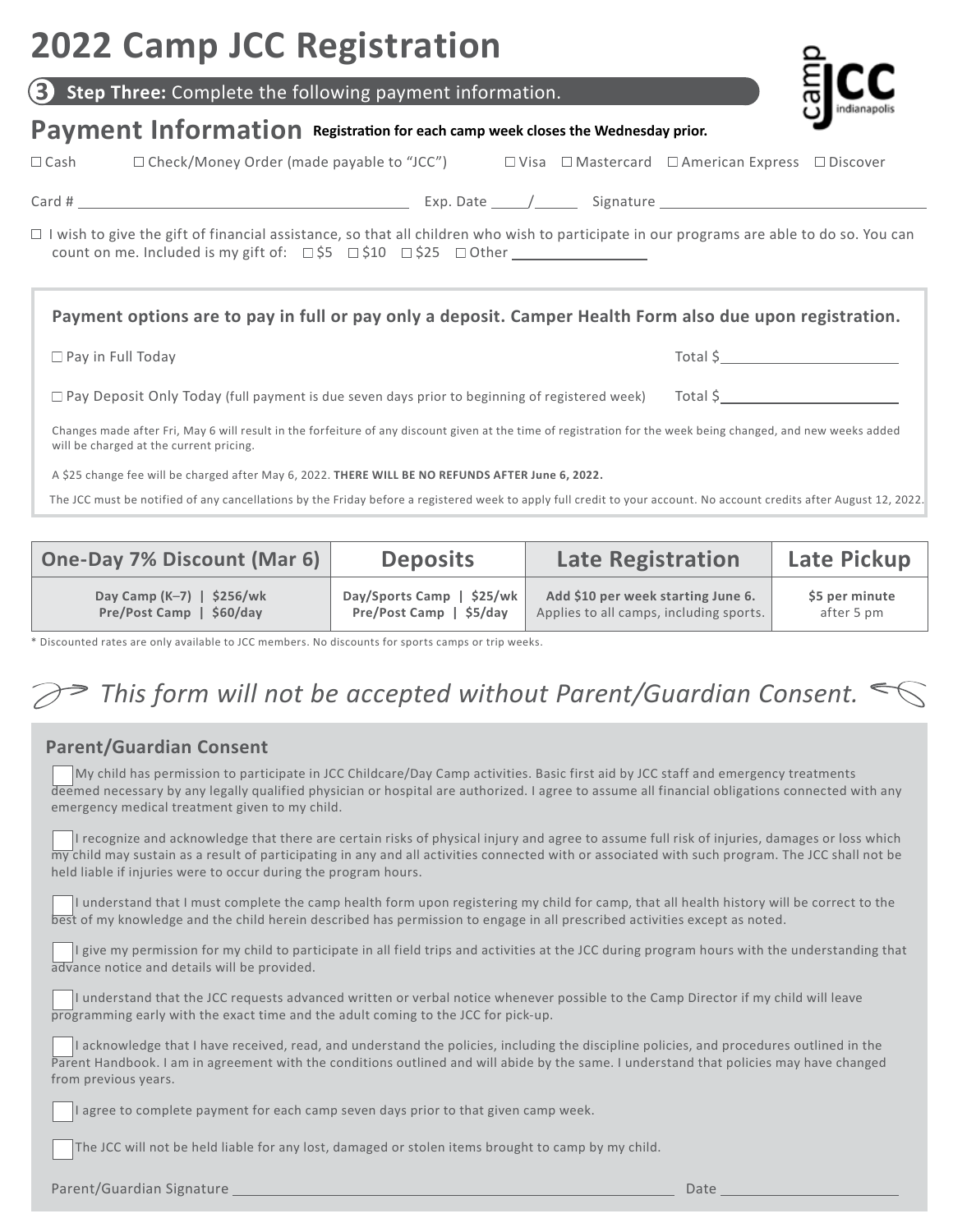

## Arthur M. Glick Indianapolis JCC Summer Camps 2022 **Camper Health Form: Grades K–8 and Sports**



| <b>Camper Full Name</b>          |                     | Date of Birth                                          | Gender |                     | Grade (Fall 2022)        | Date (Last Physical)                                  |  |
|----------------------------------|---------------------|--------------------------------------------------------|--------|---------------------|--------------------------|-------------------------------------------------------|--|
| Name of Family Physician         |                     | Date of Current Tetanus<br>Phone # of Family Physician |        |                     |                          |                                                       |  |
| <b>Family Address</b>            | Family Phone Number |                                                        |        |                     |                          | School/Child Care attending prior to this camp season |  |
| Parent/Guardian #1 Name          | Email               |                                                        |        |                     | <b>Cell Phone Number</b> |                                                       |  |
| Parent/Guardian #2 Name          | Email               |                                                        |        |                     | <b>Cell Phone Number</b> |                                                       |  |
| <b>Emergency Contact #1 Name</b> | Relationship        |                                                        |        | <b>Phone Number</b> |                          |                                                       |  |
| <b>Emergency Contact #2 Name</b> | Relationship        |                                                        |        |                     | Phone Number             |                                                       |  |

My child's immunizations are up-to-date and on file at my child's school.

Initial

#### **Please explain any "yes" answers on the back of this form, or contact Myranda Tetzlaff at mtetzlaff@JCCindy.org.**

| $1.$ Yes $\blacksquare$ No               | Any allergies (food, insects, medication, etc.)?                                                                                                                                                                                         |
|------------------------------------------|------------------------------------------------------------------------------------------------------------------------------------------------------------------------------------------------------------------------------------------|
| $2.$ Yes $\Box$ No                       | Any concerns about general health (eating and sleeping habits, asthma, weight, etc.)?                                                                                                                                                    |
| $3.$ Pes $\Box$ No                       | Any problems with vision, hearing or speech (glasses, contacts, ear tubes, hearing aids)?                                                                                                                                                |
| 4. Pes No                                | Any prescription medication (daily or occasionally)?<br>Prescription drugs must be in the original pharmacy bottle, including time medication is to be administered.<br>A Medical Permission Form must be signed by the parent/guardian. |
| 5. Yes Mo                                | Any other specific illnesses, social/emotional challenges, or behavior problems?                                                                                                                                                         |
| 6. $\Box$ Yes $\Box$ No                  | Any hospitalization, operation or major illness (specify problem)?                                                                                                                                                                       |
| 7. $Yes$ No                              | Any significant injury or accident (specify problems)?                                                                                                                                                                                   |
| 8. Pes Ino                               | Would you like to discuss anything about your child's physical, mental or behavioral health with the Camp Director?                                                                                                                      |
| $9.$ Yes $\Box$ No                       | My child has an IEP or 504 Plan. If yes, please share a copy of this with the camp office prior to May 22. This will help us<br>ensure the most successful experience for your child this summer.                                        |
| 10. $\Box$ Yes $\Box$ No                 | My child receives speech services, occupational therapy or physical therapy (please circle).                                                                                                                                             |
| 11. $\blacksquare$ Yes $\blacksquare$ No | My child receives early intervention services, Behavior Intervention Planning or social skills training (please circle).                                                                                                                 |
| 12. $\blacksquare$ Yes $\blacksquare$ No | My child will wear the following at camp: eyeglasses contact lenses braces hearing aid(s) insulin pump                                                                                                                                   |
| 13. $Yes$ No                             | My child is vaccinated against COVID-19 (please provide a copy if yes)                                                                                                                                                                   |

#### **I understand that my camper will not be able to attend camp without having a 2022 Camper Health Form on file.**

Patient Authorization: This health history provided herein is correct and complete in every sense. The camper herein described has permission to engage in all camp activities except as noted herein. I hereby give permission to the camp to provide routine health care, administer prescribed medications and seek emergency medical treatment including x-rays or routine tests. I agree to the release of any records necessary for insurance purposes. I give permission to the camp to arrange necessary related transportation for the camper. In the event that I cannot be reached in an emergency, I hereby give permission to the physician selected by the camp to secure and administer treatment, including hospitilization, for the camper named above.

| Parent/Guardian Signature | Date |
|---------------------------|------|
|                           |      |